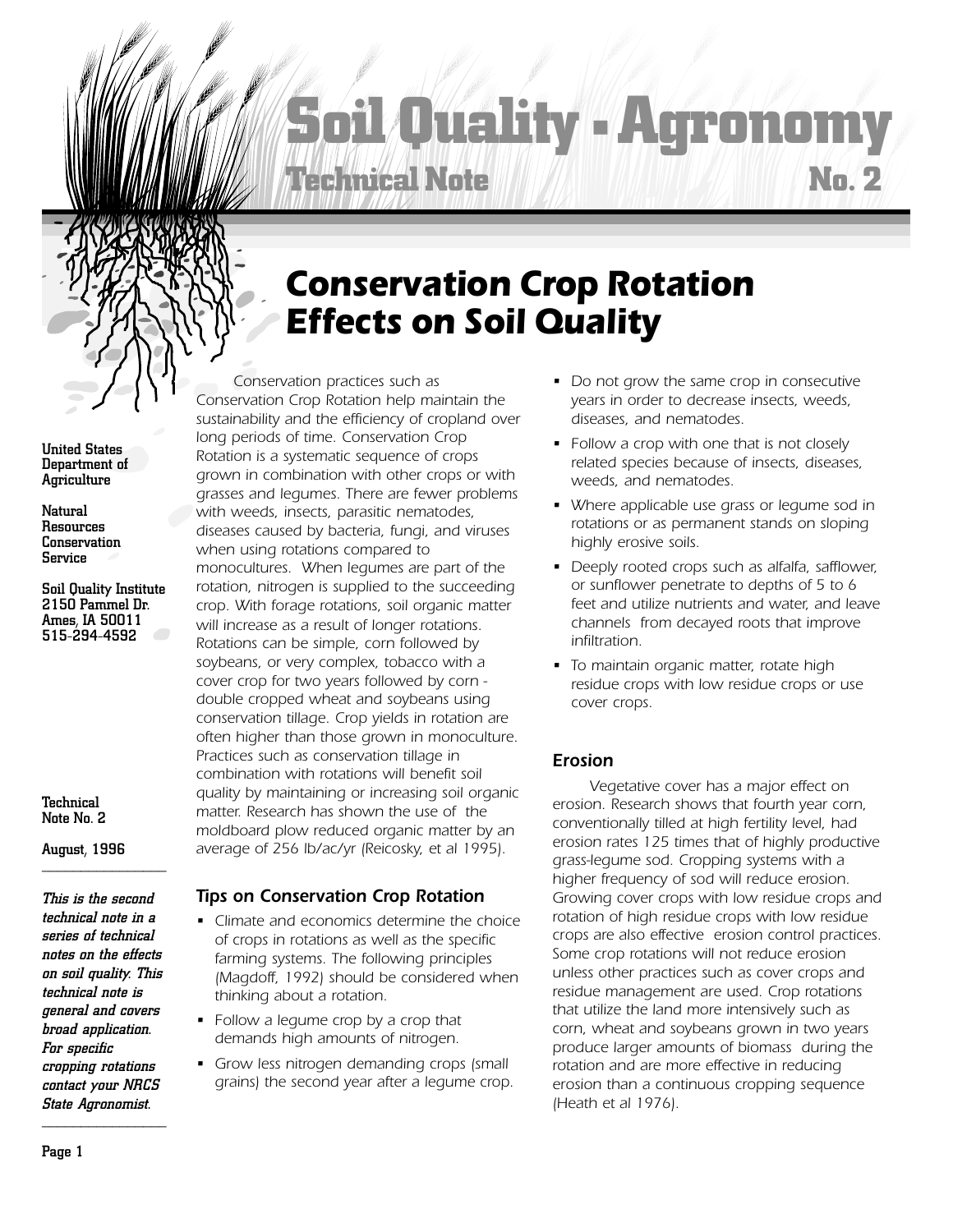#### *Deposition of Sediment*

*Increase cover from grass and or legume rotations or high residue crops combined with other conservation practices such as conservation tillage will reduce upland erosion which in turn, reduces sediment from surface runoff and wind.*

#### *Compaction*

*Monoculture agriculture and tillage weaken soil structural characteristics increasing susceptibility to compaction (Schnitzer 1991). Sod base rotations with deep root systems can reduce compaction through the addition of organic matter and development of channels from decayed roots; thus improving water movement and aeration. Rotations that increase organic matter, microbial activity and aggregation of soil particles, will also increase porosity and lower bulk density.*

#### *Soil Aggregation at the Surface*

*Rotations that promote the increase of organic matter and microbial activity will increase aggregate stability. Caution: If residue is incorporated, with tillage, benefits of increased biomass is lessened.*

#### *Infiltration*

*Soil Crusting*

*Conservation crop rotation systems that promote an increase in organic matter and an increase of aggregate stability will maintain or improve the presence of pores for infiltration (Schnitzer, 1991). Decaying roots, especially those of deep rooted crops like alfalfa and safflower, will leave channels for improved infiltration. Other conservation practices may be needed in crop rotations such as crop residue management to ensure surface protection and improve infiltration. Caution: Macropores can result in an increase of leaching of highly soluble pesticides if a heavy rain occurs within a few hours after application.*

*If residues are left on the soil surface and*

*sod based rotations are included with high residue crops, the increase in organic matter, improved infiltration, and increased aggregate stability will reduce soil crusting. Caution: Monoculture and low residue cropping systems with tillage will increase the decay of organic*

Soil Quality Institute 2150 Pammel Dr. Ames, IA 50011 515-294-4592

**Technical** Note No. 2

United States Department of **Agriculture** 

**Natural** Resources **Conservation** Service

August, 1996

*matter and reduce aggregate stability which often results in soil crusting .*

#### *Nutrient Loss or Imbalance*

*One of the principles of crop rotation is to precede a nitrogen demanding crop with a legume crop to provide nitrogen. Sod rotations with deeply rooted crops can penetrate to depths of 5 to 6 feet and cycle nutrients especially the more soluble nutrients such as nitrates. Crop rotations that promote increased biomass provide a slow release of nutrients to the root zone.*

#### *Pesticide Carryover*

*Where different crops are grown each year and crop rotations reduce the chance of pesticide buildup. The threat of pest tolerance to insecticides and herbicides are reduced with rotations (Reeves, 1994). Rotations increasing organic matter improve the environment for biological activity that will increase the breakdown of pesticides.*

#### *Soil Organic Matter*

*The amount and type of organic matter is indicative of soil productivity (Mitchell et al 1996). The types of crops grown, the amounts of roots, biomass yield, and efficiency of harvest, and the management of residues affect soil organic matter (Magdoff, 1993). High residue crops in rotation with cover crops and conservation tillage increase amounts of organic matter compared to conventional tillage and monoculture. ìIt is practically impossible to increase organic matter where moldboard plowing is taking placeî (Reicosky et al, 1995). Vegetables and other low residue crop rotations will need other practices such as, cover crops to increase biomass yield.*

#### *Biological Activity*

*There is a direct relationship to the amount of residue and the population of soil microorganisms. Research in Oregon showed wheat-fallow systems had only 25% of the microorganisms found under pasture. When rotations are more complex and include sod crops soil biological diversity will increase (Magdoff, 1993). Soil organisms that are active in the soil, include bacteria, fungi, actinomycetes, protozoa, yeast, algae, earthworms and insects. Numbers of soil*

\_\_\_\_\_\_\_\_\_\_\_\_\_\_\_\_ Page 2